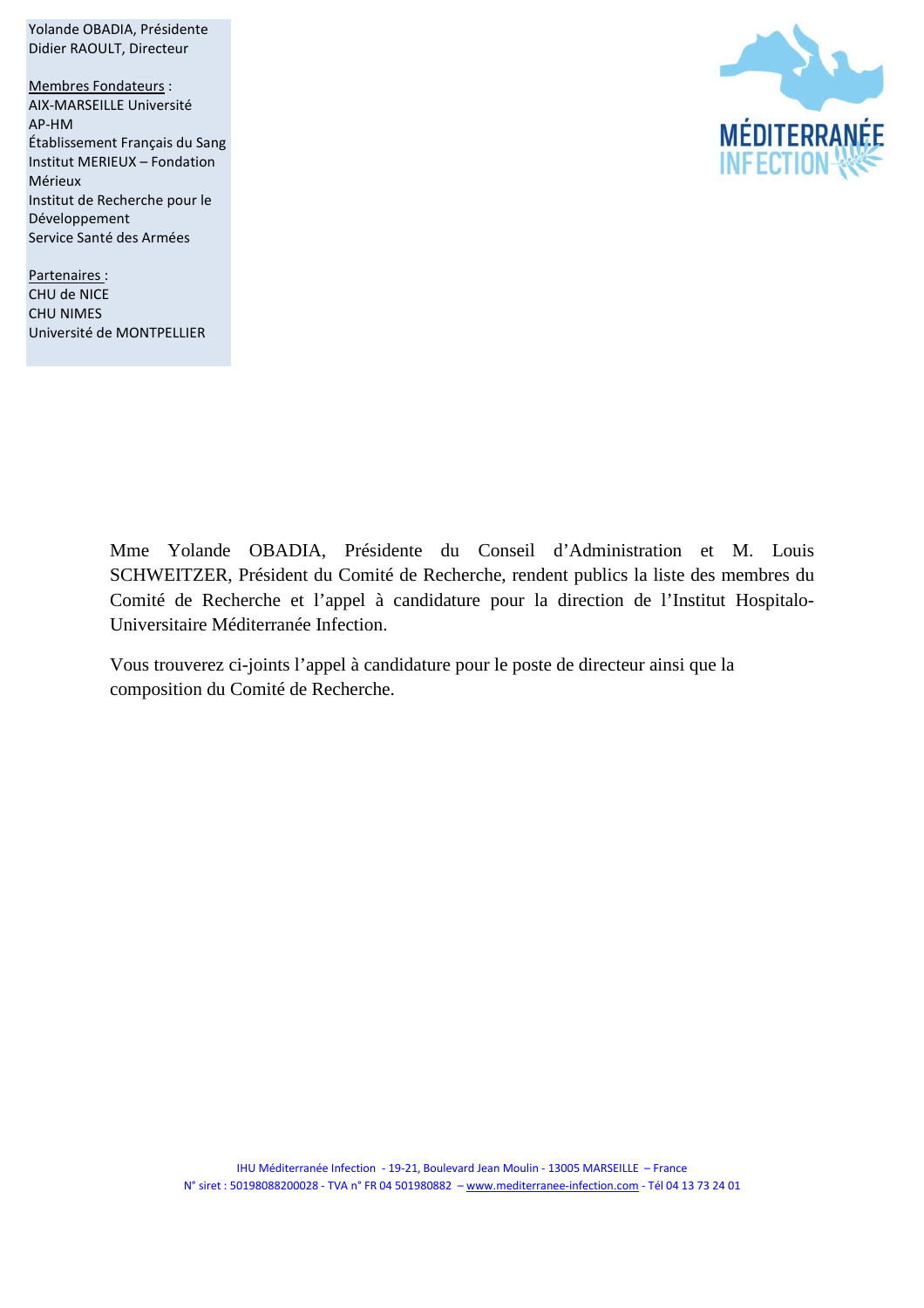## **Call for Application**

## **for the position of Chief Executive Officer (CEO) of the** *Institut Hospitalo-Universitaire Méditerranée Infection***, Marseilles, France, EU**

The French Institute of Infectious and Tropical Diseases - *IHU MEDITERRANEE INFECTION* based in Marseilles (France) is a Medical and Scientific Cooperation Foundation, research, and innovation operator, established by ministerial decree on November 30, 2011 (Official Journalof the French Republic, December 2, 2011) within the framework of the "Investments for the Future" program.

*IHU MEDITERRANEE INFECTION* founding members are Aix-Marseilles University, *Assistance Publique - Hôpitaux de Marseille* (University Hospitals of Marseilles), *Institut de Recherche pour le Développement* (the French National Research Institute for Development, *Service de Santé des Armées* (French Defence Central Health Service) , *Etablissement Français du Sang* (French Blood Agency) and *Institut Mérieux*. The origin of the "*Méditerranée Infection*" project is based on the idea that advances within the field of infectious diseases require to gather laboratory research, epidemiological studies, and patients' diagnosis and care within a single site. A 27,000  $m<sup>2</sup>$  well-conceived and modern building comprising functional and interactive units opened in 2016, including 75 beds with a BSL-3 Unit and 6,000  $m<sup>2</sup>$  of diagnostic and research laboratories, of which 1,600  $m<sup>2</sup>$  are P3. Following an initial investment of 55M€ for the building's construction, *IHU MEDITERRANEE INFECTION* has benefited over the last 10 years from more than 40M€ of investments for laboratory research on, and clinical management of patients with infectious diseases. More than 800 staff and trainees are working daily at *IHU MEDITERRANEE INFECTION*, thus creating the conditions for world-class biomedical research and clinical care.

The Institute has focused on the development of novel conceptual and technical strategies to combat infectious diseases, including tropical diseases, integrating prophylactic and therapeutic care, high carat research and biobanking of new microbes, teaching and knowledge dissemination across France and French-speaking countries overseas, especially in Africa– with more than 3,000 students trained during the past ten years.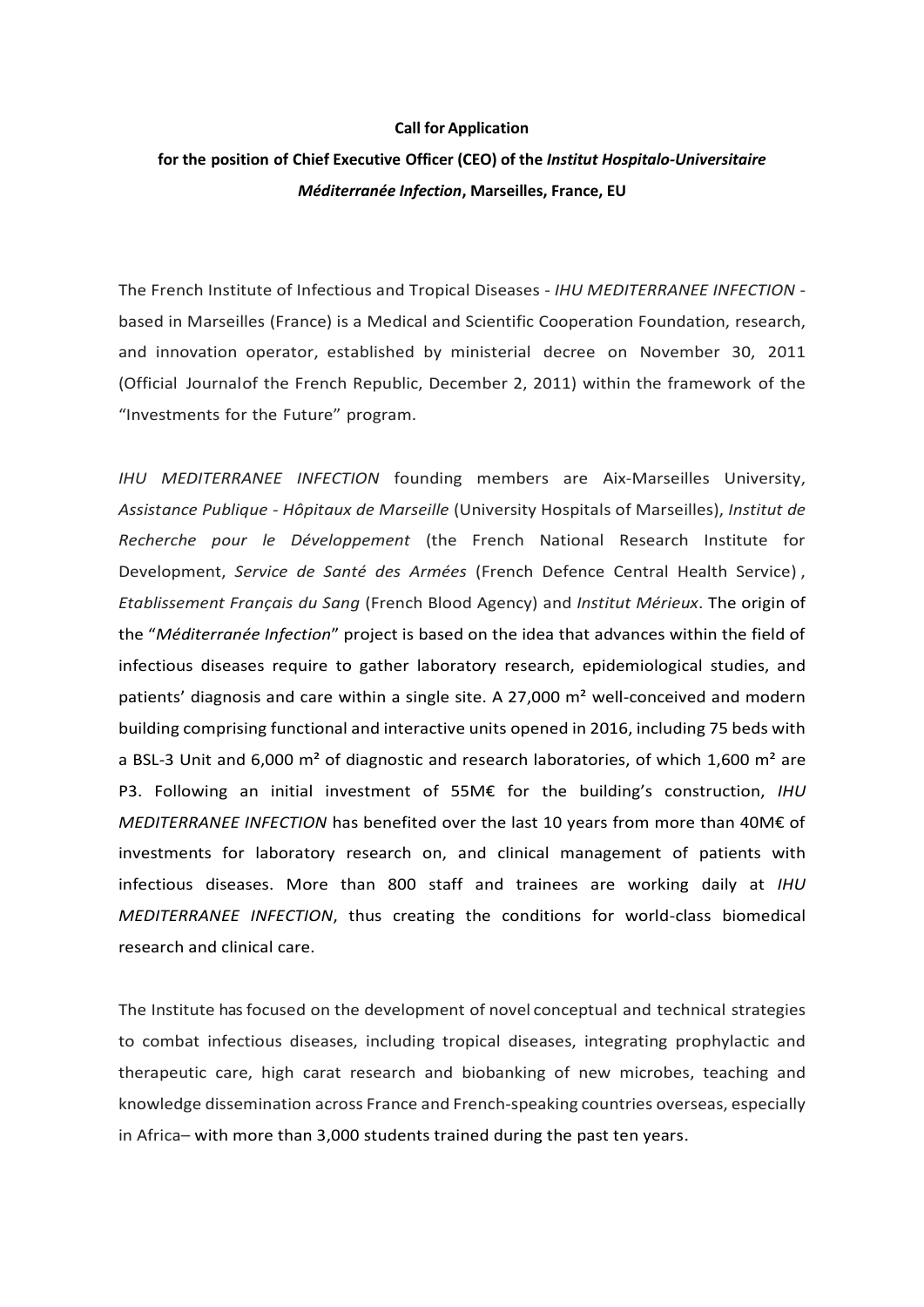One of the primary objectives was deconvolution of commensalism, top notch culturomics, mass-spectrometry-based identification, NGS sequencing and high dimensional biobanking of new micro-organisms (including commensals and pathogens, such as bacteria, archae, CRP, giant virus, SARS-CoV-2 isolates…), culminating in the analysis of natural resistance to antibiotics. Innovation and technological transfer has been a key mission for the institute, with 40 patents filed and 9 creations of start-up companies.

*IHU MEDITERRANEE INFECTION* is now launching an open call to recruit a CEO with a full-time position. The selected candidate is expected to take up the position between September 30, 2022 and December 31, 2022. The CEO's clinical activity within the IHU will be conducted on the IHU platform.

The successful candidate must be an eminent researcher, with spectacular achievements in the field of infectious diseases at large, including epidemiology, medicine, immunology, microbiology, and/or virology. An interest in tropical infections would be anasset. In addition, the candidate must have shown organizational leadership, be familiar with research and medical administrative systems in France or elsewhere, and display stellar international reputation. The candidate has to be fluent in both French and English.

Specifically, the successful candidate should have a superb track record of leadership not only in biomedical research, as head of a research laboratory, but also in the management of a large and complex organization, such as a research institute or department. The candidate must have a stainless reputation for effective interpersonal and administrative skills. The CEO must display high-level medical and scientific skills. He or she should also possess strong abilities and experience in establishing, contracts for biomedical research, industrial partnerships and fundraising. The candidate's capacity to federate *IHU Méditerranée Infection* teams around a common project and a bold vision will be a key criterion in the selection process.

Responsibilities include directing and managing the day-to- day operation activities at the IHU (research, care, training), including the oversight of financial, personnel and strategic activities. The successful candidate will oversee the preparation and evaluation of the IHU operating budgets, will supervise grant application and funding, and will supervise the Institute's staff and the recruitment of research teams.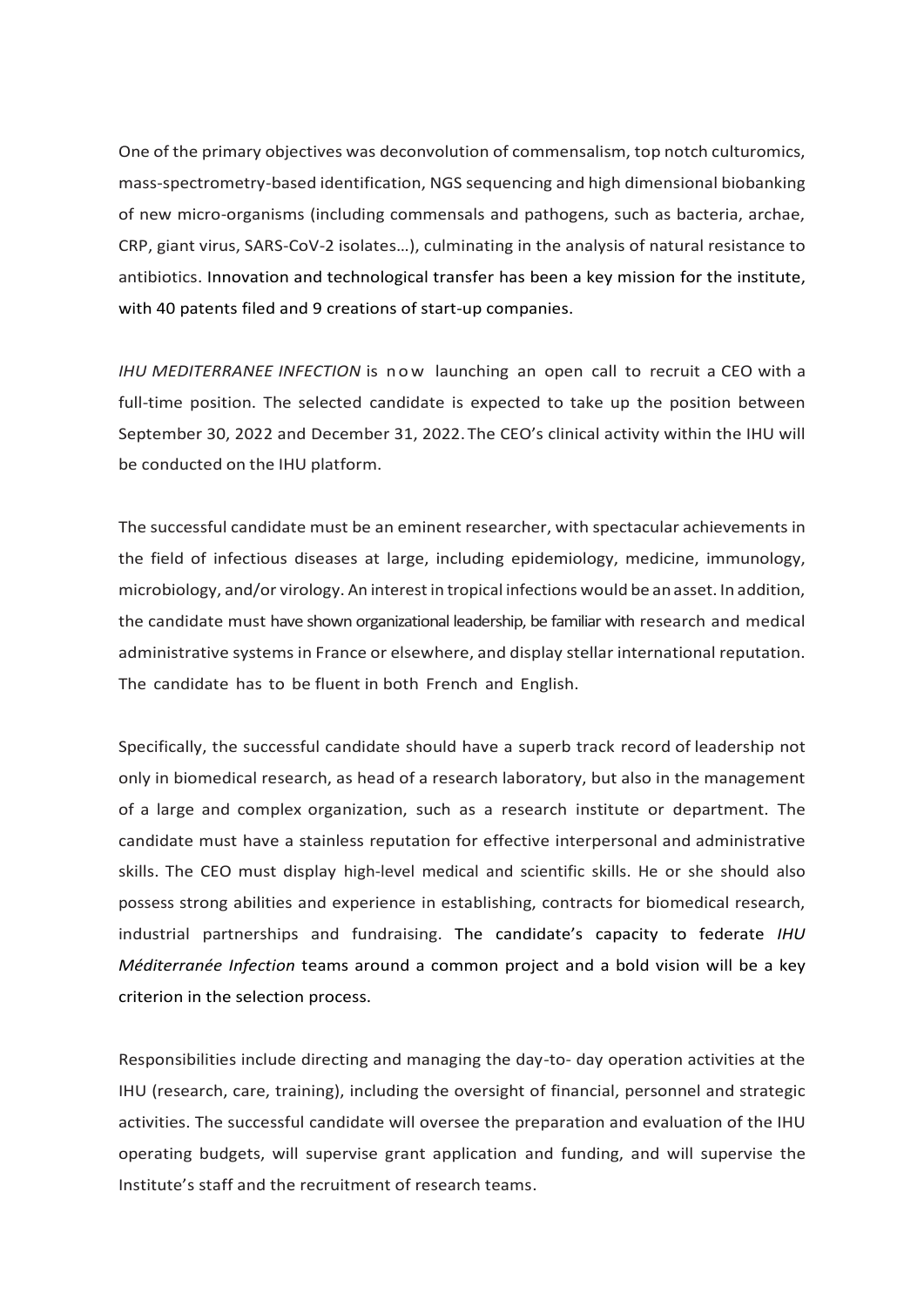The successful candidate will also serve as the principal liaison to IHU stakeholders: local and national political bodies (Prime Ministery, INSERM, CNRS, IRD), national and international partners, structures or institutions and with the University and the University Hospital of Marseilles (AP-HM). More importantly, the CEO will foster a stimulating, collaborative, and innovative research climate, push for bold and creative lines of research, aiming at establishing the Institute at the highest international level.

The remuneration conditions of the successful candidate will be defined, according to the profile, jointly by *Fondation Méditerranée Infection*, University Aix-Marseilles and University Hospitals of Marseilles.

Candidates should have sent their application to [louis.schweitzer@gmail.com](mailto:louis.schweitzer@gmail.com) by may 31 2022 11:00 AM (Paris time).